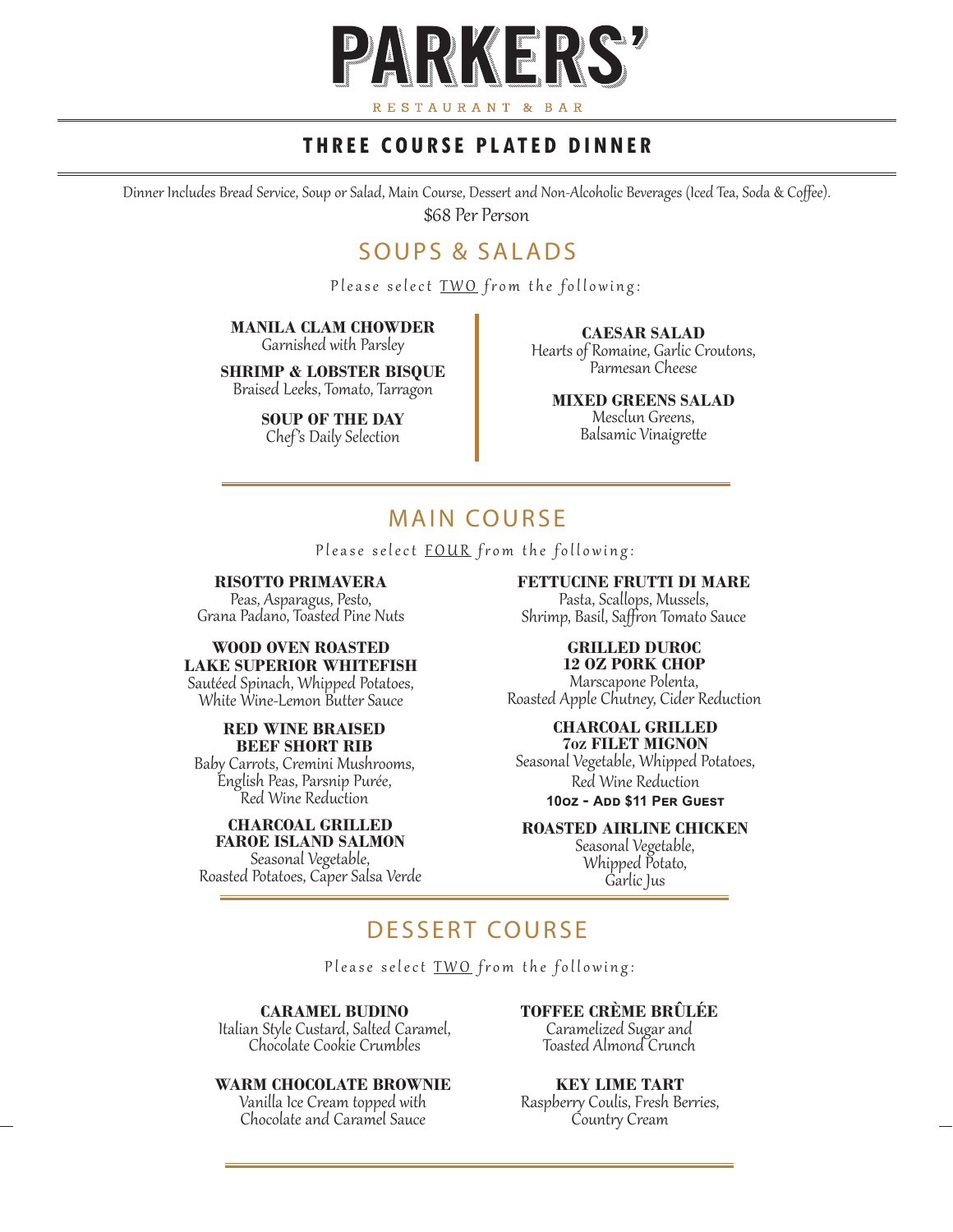

### **THREE COURSE PLATED LUNCH**

Lunch Includes Bread Service, Soup or Salad, Main Course, Dessert and Non-Alcoholic Beverages (Iced Tea, Soda and Brewed Coffee). \$36 Per Person

## SOUPS & SALADS

Please select **TWO** from the following:

#### **MANILA CLAM CHOWDER**

Garnished with Parsley

#### **CAESAR SALAD**

Hearts of Romaine, Garlic Croutons, Parmesan Cheese

**SOUP OF THE DAY** Chef's Daily Selection

#### **MIXED GREENS SALAD** Mesclun Greens, Balsamic Vinaigrette

# MAIN COURSE

Please Select FOUR from the following:

#### **CHARCOAL GRILLED FAROE ISLAND SALMON**

Seasonal Vegetable, Roasted Potatoes, Parsley-Caper Salsa Verde

#### **RED WINE BRAISED BEEF SHORT RIB**

Baby Carrots, Cremini Mushrooms, English Peas, Parsnip Purée, Red Wine Reduction

# **ROASTED AIRLINE CHICKEN**<br>Seasonal Vegetable,

Whipped Potato, Garlic Jus

### **WOOD OVEN ROASTED LAKE SUPERIOR WHITEFISH**

Sautéed Spinach, Whipped Potatoes, Lemon-Chive Butter Sauce

#### **CHOPPED SALAD**

Applewood Smoked Bacon, Tomatoes, Onion, Cucumber, Red Bell Pepper, Carrot, Avocado, Parkers' Vinaigrette ADD SALMON OR CHICKEN

#### **RISOTTO PRIMAVERA**

Peas, Asparagus, Pesto, Grana Padano

#### **KOBE BEEF CHEESEBURGER**

Lettuce, Tomato, Red Onion, Cheddar Cheese, Challah Bun Served with French Fries

# DESSERT COURSE

Please select **TWO** from the following:

#### **CARAMEL BUDINO**

Italian Style Custard, Salted Caramel, Chocolate Cookie Crumbles

#### **WARM CHOCOLATE BROWNIE**

Vanilla Ice Cream, Topped with Chocolate & Caramel Sauce

#### **TOFFEE CRÈME BRÛLÉE**

Caramelized Sugar and Toasted Almond Crunch

#### **KEY LIME TART**

Raspberry Coulis, Fresh Berries, Country Cream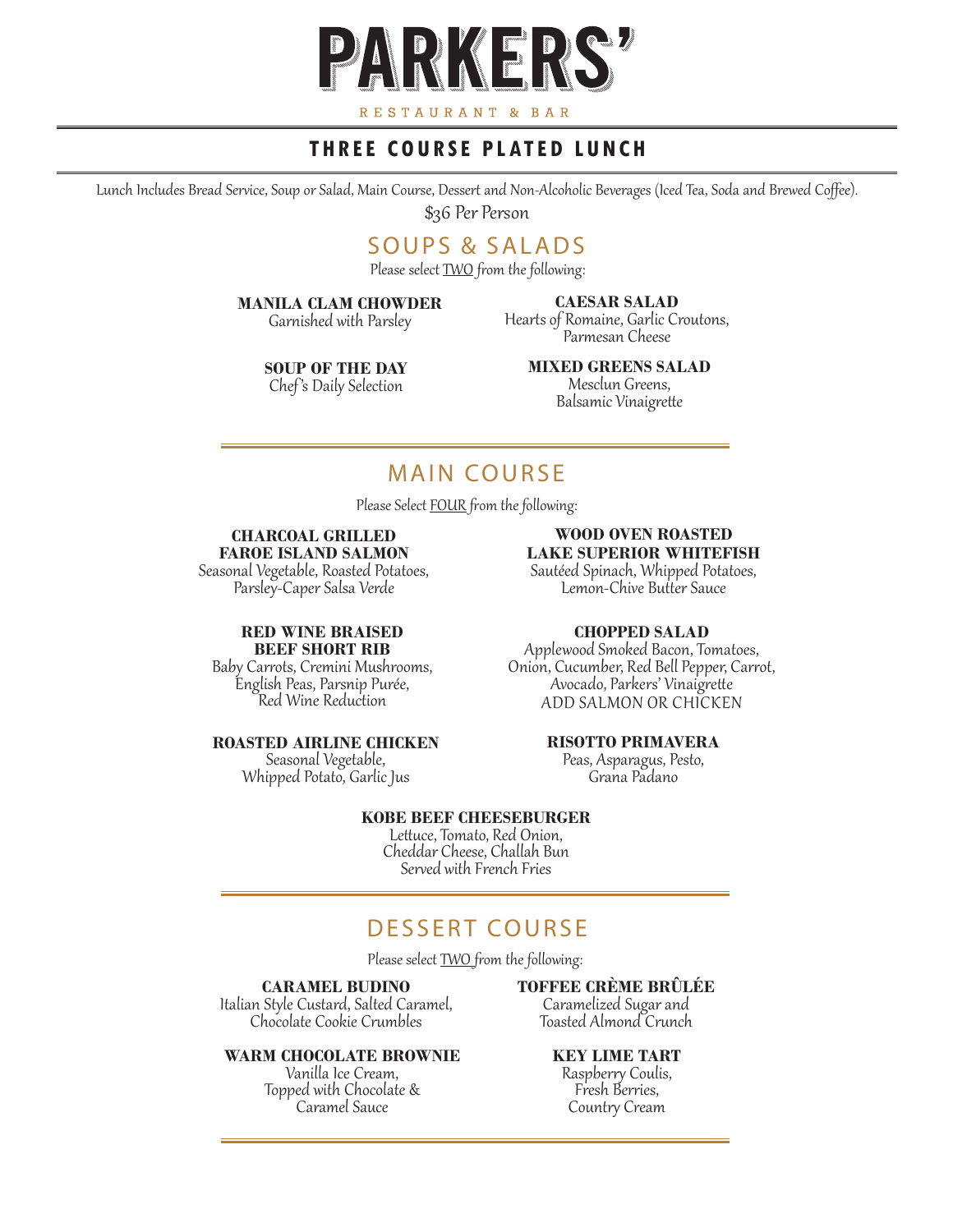

# APPETIZER PACKAGES

Choose 3 Appetizers for \$13 per person Choose 5 Appetizers for \$17 per person

Prices are per Guest for a traditional 30 minute pre-dinner gathering

**CHICKEN SATAY** Sweet Chili Sauce

**STUFFED MUSHROOMS** Artichoke, Spinach, Garlic, Parmesan Cheese, Balsamic Glaze

**BEEF MEATBALLS** Served with whipped Riccotta, Basil

**ROASTED TOMATO CROSTINI**

Goat Cheese, Basil, Extra Virgin Olive Oil

**CAPRESE SKEWERS** Tomato, Fresh Mozzarella,Basil, Extra Virgin Olive Oil, Balsamic Essence

**POLENTA FRIES** Shishito Peppers, Parmesan, Harissa Mayonnaise

**CRISPY CALAMARI** Roasted Garlic Aioli, Cocktail Sauce, Lemon, Parsley **CRISPY BRUSSELS SPROUTS** Lemon, Mint, Dried Chili, Parmesan

### BEVERAGE PACKAGES

Host Bar: A tab will be run on all drinks ordered and transferred to a separate check for payment. Open Bar: All drinks will be added to the same tab as the food.

### **IMPORTED & DOMESTIC BEERS, HOUSE WINES, COFFEE, ICED TEA AND SODA (Emmolo-Sauvignon Blanc, Chalk Hill-Chardonnay, Planet Oregon-Pinot Noir, Banshee-Cabernet)** TWO HOURS.............................................................................................................\$30 per guest THREE HOURS..........................................................................................................\$35 per guest

### **CALL BRAND LIQUOR, IMPORTED & DOMESTIC BEERS, SELECT WINES, COFFEE, ICED TEA AND SODA**

### **(Avissi, Ch.St.Michelle, Terlato, Emmolo, Chalk Hill, Tally, Banshee, Hedges CMS Blend, Amalaya)**

TWO HOURS.............................................................................................................\$35 per guest THREE HOURS..........................................................................................................\$40 per guest

### **PREMIUM BRAND LIQUOR, IMPORTED & DOMESTIC BEERS, PREMIUM WINES, COFFEE, ICED TEA AND SODA**

### **(Chandon, Terlato, Stag's Leap, Migration & Decoy by Duckhorn, Hedges CMS, Riserva Chianti)**

TWO HOURS..............................................................................................................\$40 per guest THREE HOURS..........................................................................................................\$45 per guest

### ASK FOR OUR EXTENSIVE WINE LIST

Our staff can offer any personalized suggestions to complement your dining experience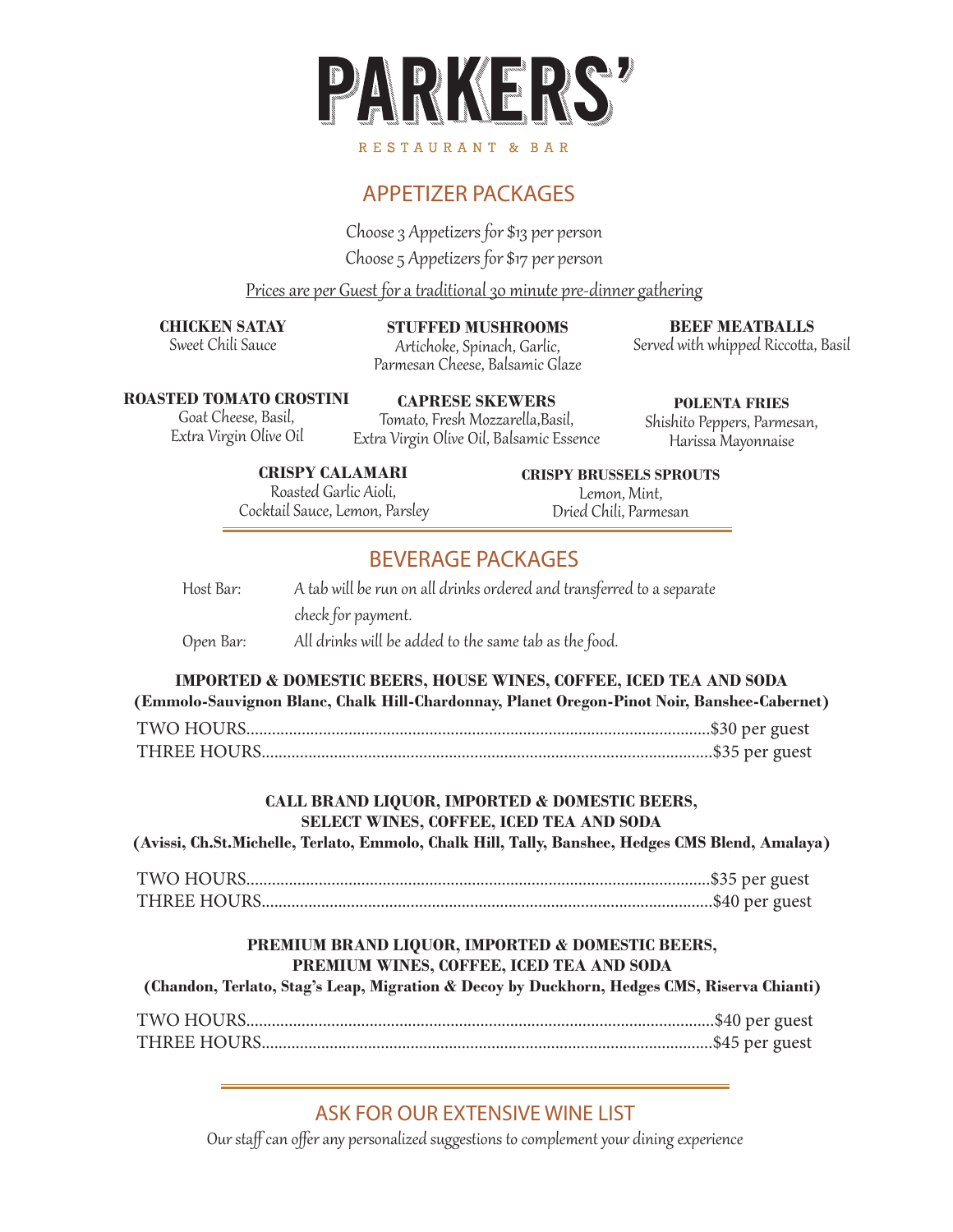

## **HORS D'OEUVRES**

Prices are per Guest for a traditional 30 minute pre-dinner gathering. Our sales team will present pricing for creating a custom 60-90 minute cocktail party if interested

> Choose 3 Parkers' Classics for \$14 per person Choose 4 Parkers' Classics for \$16 per person Choose 5 Parkers' Classics for \$18 per person

# PARKER'S CLASSICS

**ROASTED TOMATO CROSTINI** Goat Cheese, Basil, Extra Virgin Olive Oil

**POLENTA FRIES** Shishito Peppers, Parmesan, Harissa Mayonnaise

**CRISPY CALAMARI** Roasted Garlic Aioli, Cocktail Sauce, Lemon, Parsley

**CAPRESE SKEWERS** Tomato, Fresh Mozzarella, Basil, Extra Virgin Olive Oil, Balsamic Essence

**CRISPY BRUSSELS SPROUTS** Lemon, Mint, Dried Chili, Parmesan

**STUFFED MUSHROOMS** Artichoke, Spinach, Garlic, Parmesan, Balsamic Glaze

**CHICKEN SATAY** Sweet Chili Sauce

**BEEF MEATBALLS** Served with whipped Ricotta, Basil

**SMOKED SALMON DIP ON A CHIP** Pickled Shallot, Dill

### PREMIUM OFFERINGS

Add any Premium item

for \$7 each per person

**OYSTERS ROCKEFELLER** Gruyère Bechamel, Pernod, Spinach

**FRESH SHUCKED OYSTERS** Traditional Condiments

> **SHRIMP COCKTAIL** Cocktail Sauce, Lemon

**BACON WRAPPED SCALLOPS** Pomegranate Reduction

**BEEF TENDERLOIN SLIDERS** Arugula, Parmesan, Truffle Aioli

**MINI LUMP CRAB CAKES** Remoulade Sauce